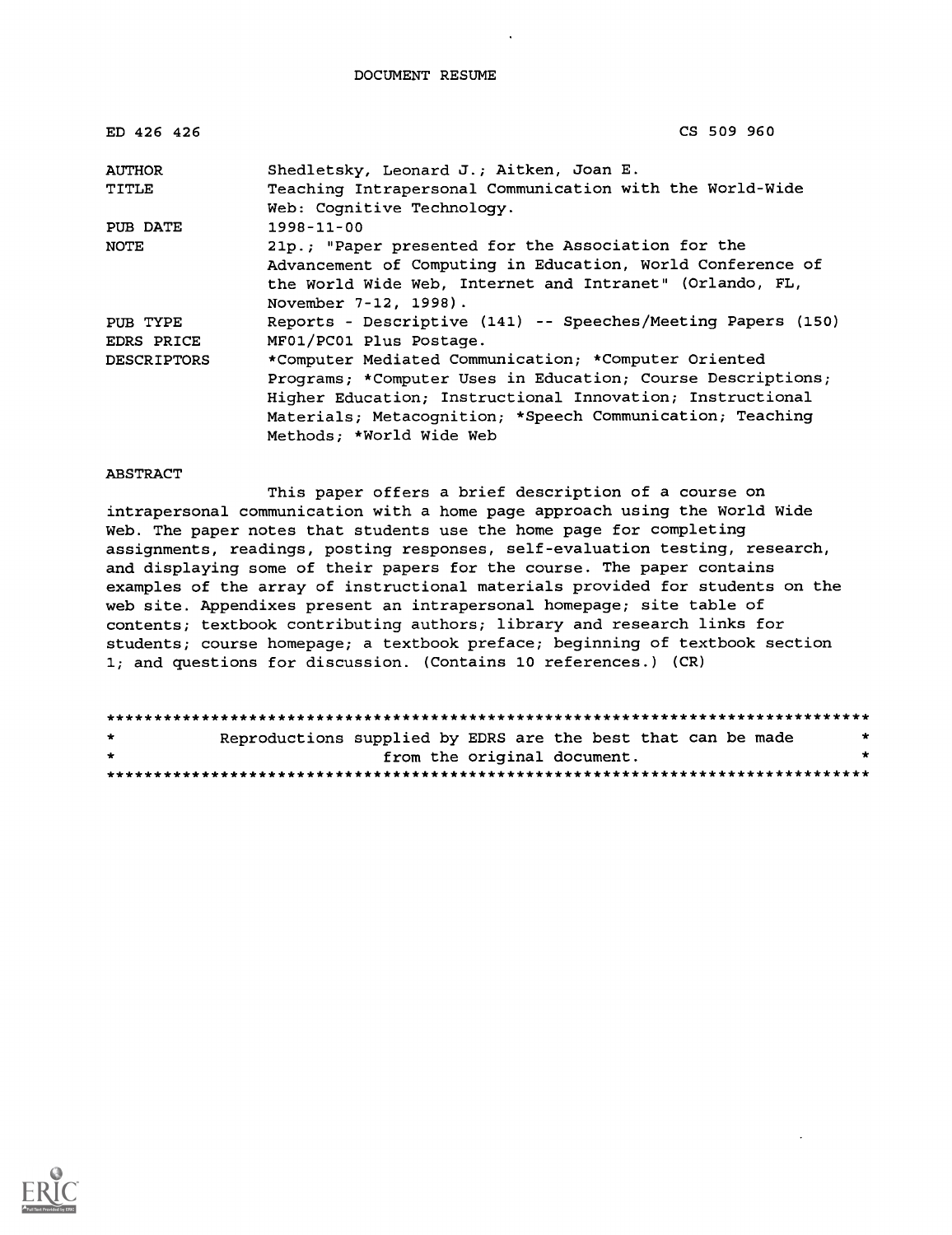Shedletsky & Aitken, I

# Teaching Intrapersonal Communication with the World-Wide Web : Cognitive Technology

Paper for Association for the Advancement of Computing in Education,<br>World Conference of the World Wide Web, Internet and Intranet, November<br>7-12, 1998, Orlando, Florida 7-12, 1998, Orlando, Florida

> Leonard J. Shedletsky, University of Southern Maine Joan E. Aitken, University of Missouri--Kansas City

#### <"http://cctr.umkc.edu/user/lshedletsky/intra/intrahome.html>

"Many studies suggest our students' ability to reason with abstractions is strikingly limited, that a majority are not yet 'formal operational.' These concrete or transitional students may have difficulty understanding the college-level lectures they hear. They will also have difficulty engaging in metacognition--thinking about their own thinking--an essential skill for effective learning." (Gardiner, 1998, p. 72)

On first thought, intrapersonal communication--which we define as assigning meaning to stimuli and producing meaningful stimuli--and the World-Wide Web would seem to be far apart from one an other (see <http://www.usm.maine.edul-com/intramod.htm>). One points to the mind and the individual; the other prompts images of the globe, connections between millions of people. We have been exploring this apparent contrast over the past few years by offering a course on intrapersonal communication with a home page approach.

In part, we are motivated to use this new medium because we believe that the computer as a means of communication is, in fact, an intensifier of the intrapersonal aspects of communication (Shedletsky, 1993). That is, it enhances the information processing aspects of communication, the assignment of meaning, the use of implication and inference. It encourages the mind to work even harder than in other modes with regard to focusing upon voice and tone and intention. It brings to consciousness fundamental aspects of communication that are more often transparent in other modes, such as turn taking, juxtaposition of utterances, and ambiguity. It promotes cognitive reorganization; reflection on the process of assigning meaning, and, at the same time, promotes active learning and the ability to work cooperatively in teams with people who think differently from oneself.

The study of intrapersonal communication is metacognition. And the WWW component reinforces the social nature of our cognitive selves (<http:/ / www.gonzaga.edu/rr/ v3n1/ martin.html> Martin, 1997). Harnad Cognitive reorganization; reflection on the process of assigning meaning, and,<br>at the same time, promotes active learning and the ability to work<br>cooperatively in teams with people who think differently from oneself.<br>The

U.S. DEPARTMENT OF EDUCATION<br>Office of Educational Research and Improveme EDUCATIONAL RESOURCES INFORMATION CENTER (ERIC) 0 This document has been reproduced as received from the person or organization originating it.

0 Minor changes have been made to improve reproduction quality.

 $\circ$  $\mathbf{v}$  $\sigma$ 

 $625$ 

**V** 

| ٠        | Points of view or opinions stated in this<br>document do not necessarily represent<br>official OERI position or policy. |  |
|----------|-------------------------------------------------------------------------------------------------------------------------|--|
| $\alpha$ |                                                                                                                         |  |

PERMISSION TO REPRODUCE AND<br>DISSEMINATE THIS MATERIAL HAS<br>BEEN GRANTED BY

arken

1

TO THE EDUCATIONAL RESOURCES INFORMATION CENTER (ERIC)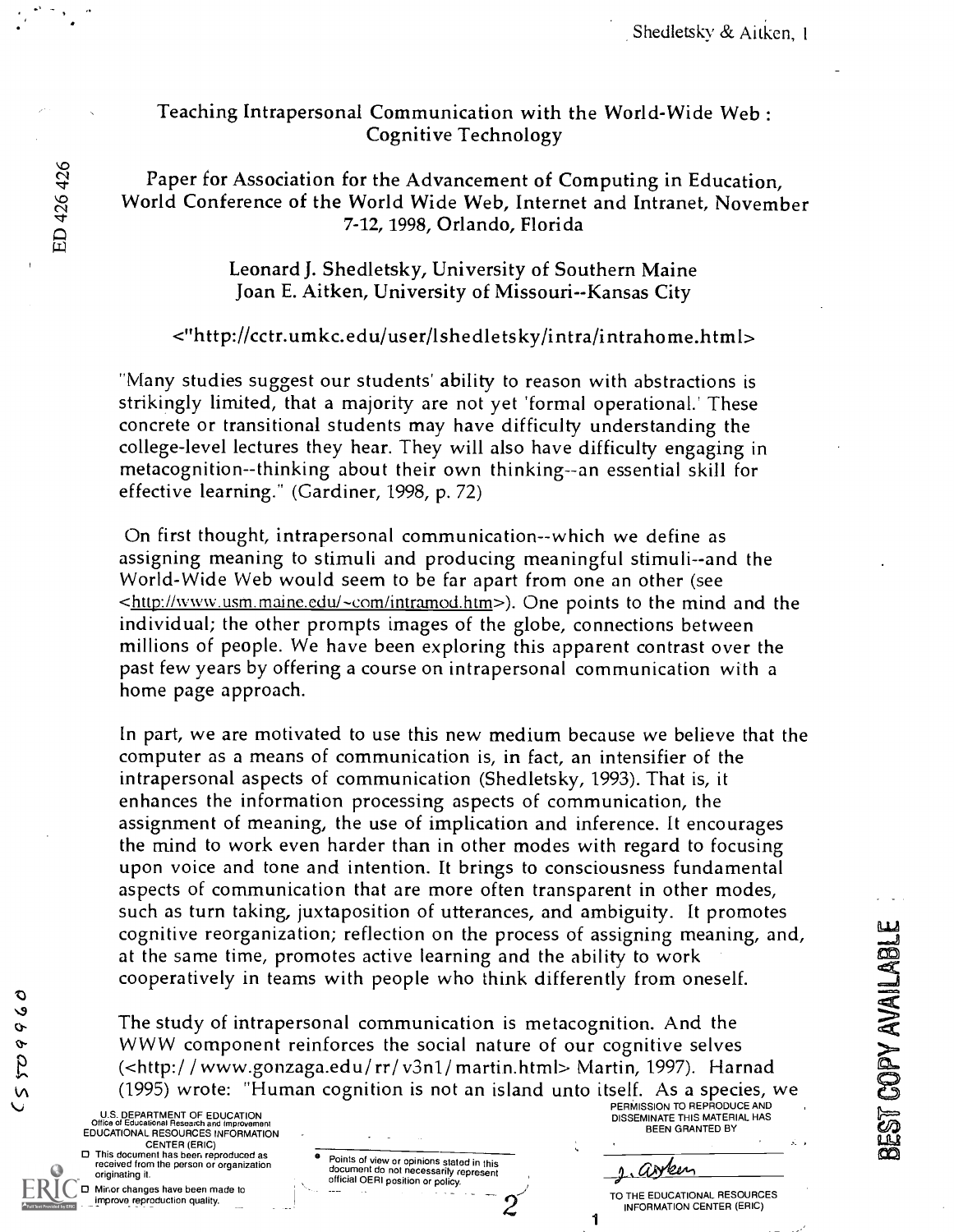are not Leibnizian Monads independently engaging in clear, Cartesian thinking. Our minds interact [emphasis added]. That's surely why our species has language. And that interactivity probably constrains both what and how we think" (p. 397

<http:/ / www.cogsci.soton.ac.uk/ -harnad/ Papers/ Hamad/ harnad95.interacti ve.cognition.html>)

At the same time, there is a pressing need for research on the use of computer-mediated communication in education. Proponents are lining up on both sides: some to hail the World-Wide Web as a must for education, and others to call for resistance to its onslaught (see letters to the editor in the June 19, 1998, issue of The Chronicle of Higher Education, "The jury is still out on the wisdom of requiring web pages for courses"; Neal, 1998; Bromley, 1998; Noble, 1998; <http:/ / www.theatlantic.com/ issues/ 97ju1/ computer.htm> Oppenheimer, 1997; Dialogue wit h <http://www.amherst.edu/~loka> Richard Sclove, 1998; Van Dusen, 1998 ). Yet with the growing dependence on the Internet, web pages for courses seems more an expectation than a controversy.

For three semesters, Fall, 1996, 1997, 1998, we have offered the intrapersonal course with a home page and tracked the student response to it (see <http:/ / www.usm.maine.edu/-com/intrap.htm>. The new intrapersonal course development-which includes a full textbook on line--is at <http: / / cctr.umkc.edu/ user/ lshedletsky/ intra/ intrahome.html>.

Students use of the home page for completing assignments, readings, posting responses, self-evaluation testing, research, and displaying some of their papers for the course.

Encouraged by the results, we are team teaching the course on two campuses, at the University of Southern Maine and the University of Missouri--Kansas City. We will continue to use the homepage and links. Students located in Maine and Missouri will be able to meet in electronic groups, note <http: / / cctr.umkc.edu/ user/ jaitken/ lenny/ sct2.html>.

#### The Site and Links

يين:

中心 医神经病

In designing the web site, we have provided an array of instructional materials for students. Attached are examples of various elements. To provide illustration of the kinds of materials available, the beginning of several sites is provided.

Intrapersonal Communication Homepage: Appendix A Site Table of Contents: Appendix B Textbook Contributing Authors: Appendix C Library and Research Links for Students: Appendix D Course Homepage: Appendix E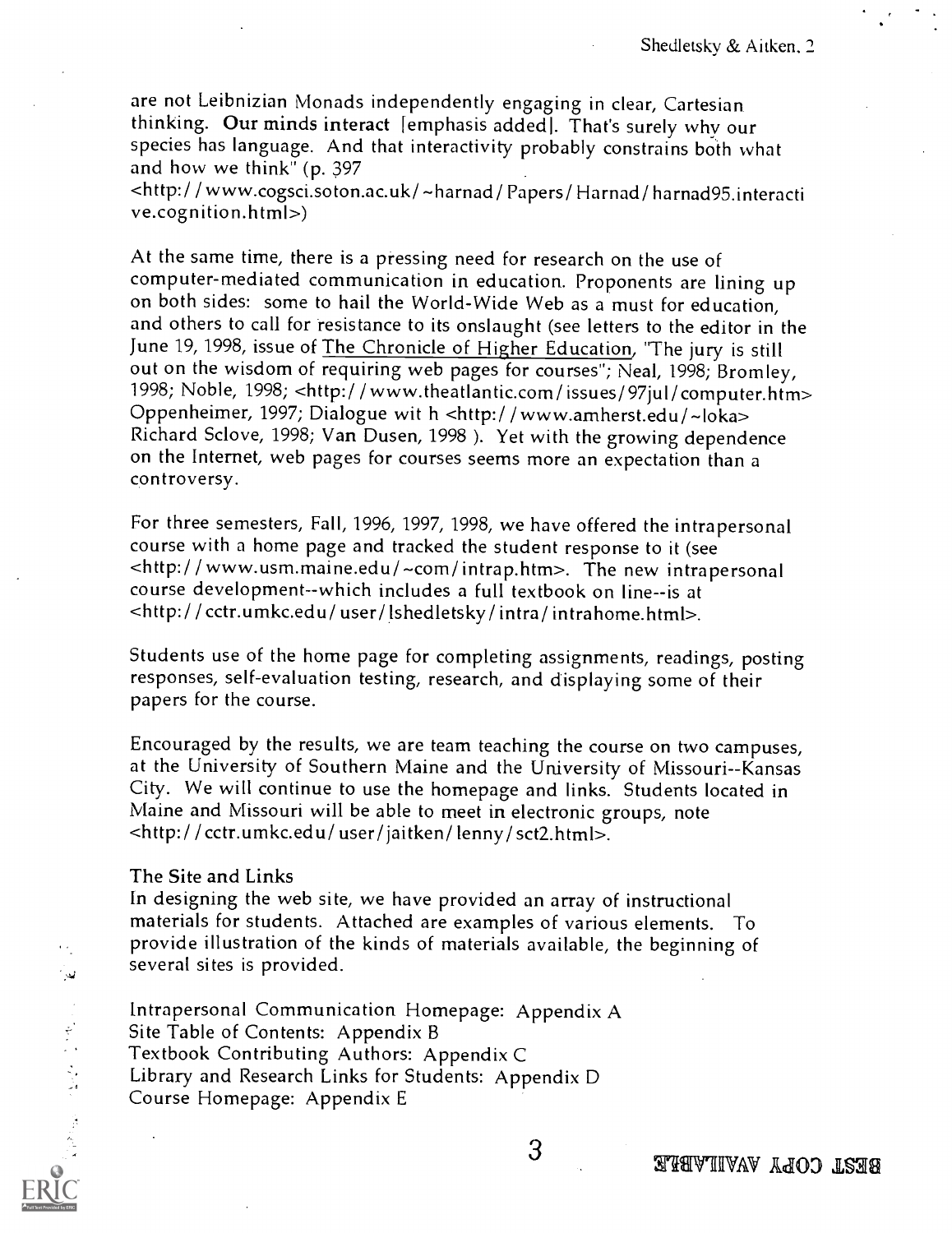Textbook Preface: Appendix F Beginning of Textbook Section 1: Appendix G Questions for Discussion: Appendix H References



 $\oint$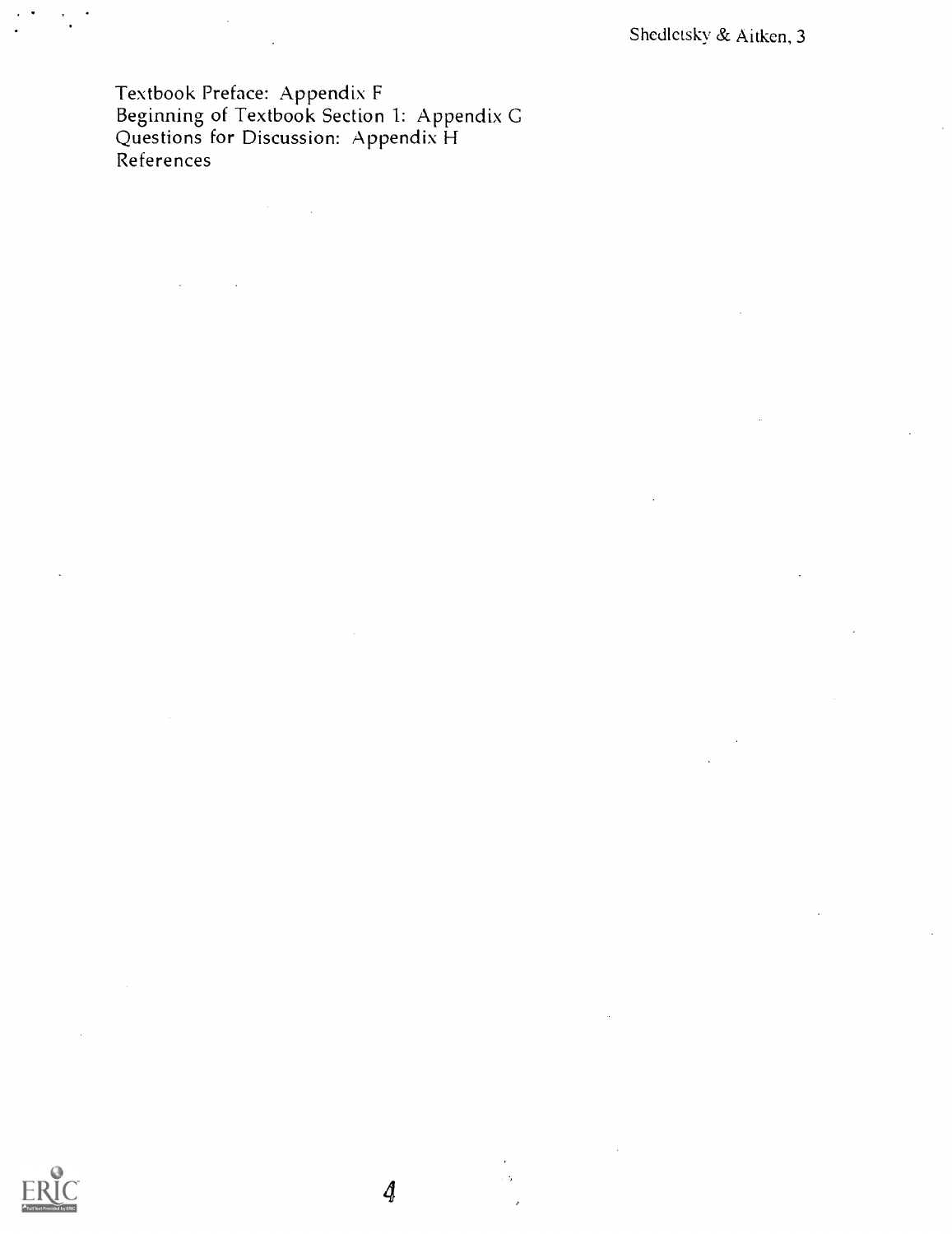http://cctr.umkc.edu/user/Ished http://cctr.umkc.edu/user/Ished Intrapersonal Communication Homepage: Appendix A

Tuesday, October 27, 1998

4.

⇧ ≣

Site & links copyrighted © 1996, 1998 National Communication Association

Authors

Computer-Intra Connection

Contents (Textbook)

Home

Library/ Research

Syllabus-Shedletsky

Editors: Joan E. Aitken, University of Missouri-Kansas City and Leonard J. Shedletsky, University of Southern Maine

This online college course is designed to support students enrolled in relevant courses at the University of Missouri--Kansas City and the University of Southern Maine. A hardcopy of this book is available through the National Communication Association national office.

## Preface

Important: Access to copyrighted book links below requires a password.

Pretests: Students, please complete each pretest and bring your results to class or to the online discussion. The tests are intended to provoke thought and should not be taken too seriously. If you find a measure that is more appropriate for a particular section, go ahead and do that test instead and send the url address to your professor and classmates so we can try it.

Part I: Foundations: Communication Scholars Have A Unique Conceptualization Of Intrapersonal Processing. . . Pretest (Keirsey Temperament Sorter)... Required Readings... Full Text

Part II: Definitions: Intrapersonal Communication Is More Than Just Thinking. . . Pretest (IQ Test). . . Required Required. . . Full Text

Part III: Language: Inner Speech And Imagined Interactions As A Perceptual Core...Pretest (Assertiveness)...Required Readings.. .Full Text

Part IV: Values: Coping And Change Can Be Accomplished Through Intrapersonal Communication. . . Pretest (Healthy Lifestyle?). . . Required Readings. . . Full Text

Part V: Control: Intrapersonal Communication Is Used In Managing Communication Interaction. . . Pretest (Locus of Control)..



amis Service Service

l¢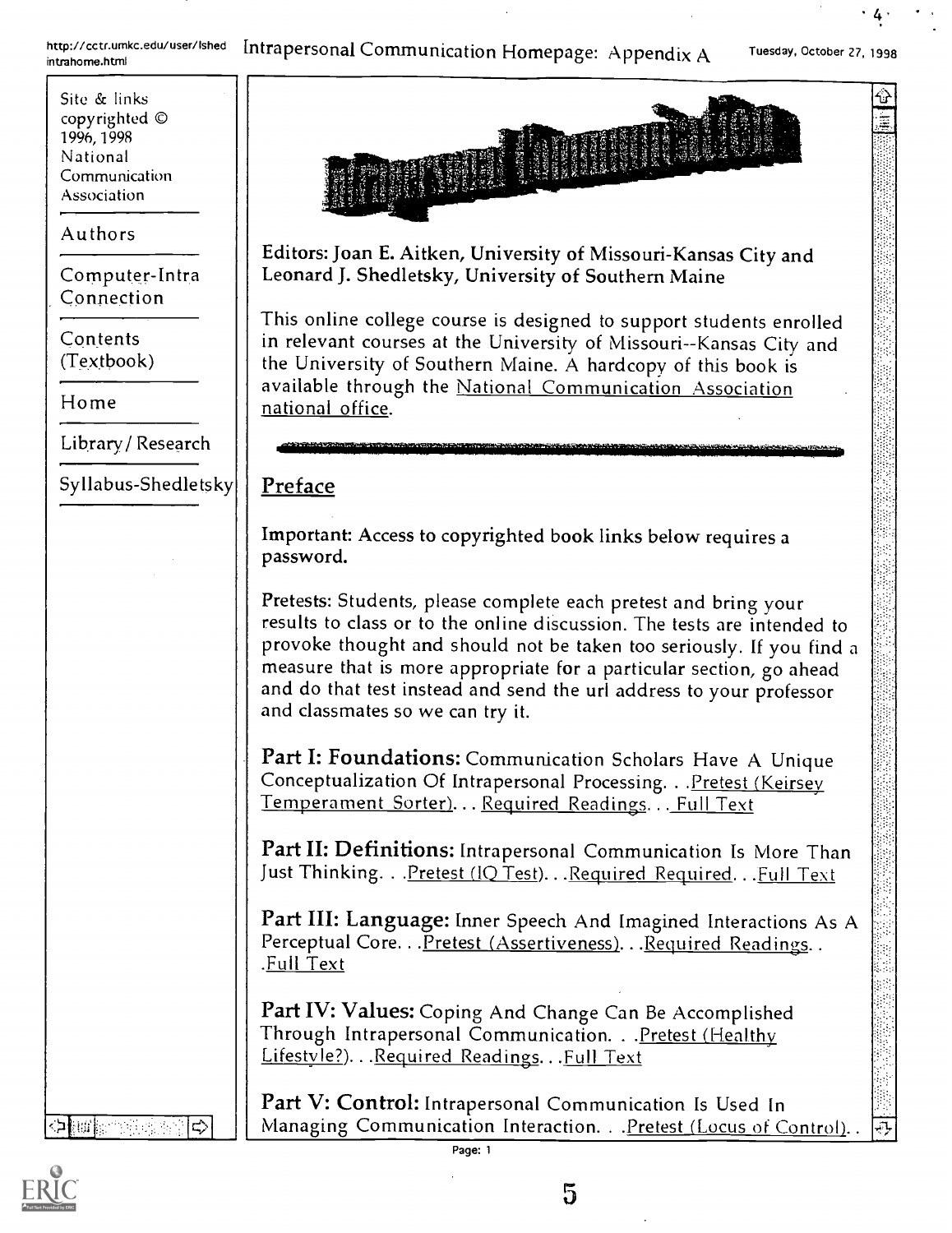Site Table of Contents: Appendix B



5

Editors: Joan E. Aitken, University of Missouri-Kansas City and Leonard J. Shedletsky, University of Southern Maine

This online college course is designed to support students enrolled in relevant courses at the University of Missouri--Kansas City and the University of Southern Maine. A hardcopy of this book is available through the National Communication Association national office.

च्च

## **Preface**

Important: Access to copyrighted book links below requires a password.

Pretests: Students, please complete each pretest and bring your results to class or to the online discussion. The tests are intended to provoke thought and should not be taken too seriously. ff you find a measure that is more appropriate for a particular section, go ahead and do that test instead and send the url address to your professor and classmates so we can try it.

Part I: Foundations: Communication Scholars Have A Unique Conceptualization Of Intrapersonal Processing. . . Pretest (Keirsey Temperament Sorter). . . Required Readings. . . Full Text

Part II: Definitions: Intrapersonal Communication Is More Than Just Thinking...<br>Pretest (IQ Test)...Required Required...Full Text.

Part III: Language: Inner Speech And Imagined Interactions As A Perceptual Core.. .Pretest (Assertiveness)...Required Readings...Full Text

Part IV: Values: Coping And Change Can Be Accomplished Through Intrapersonal Communication. . . Pretest (Healthy Lifestyle?). . . Required Readings. . . Full Text

Part V: Control: Intrapersonal Communication Is Used In Managing Communication Interaction. . . Pretest (Locus of Control). . . Required Readings. . . Full Text

Part VI: Opening: Insights Through Intrapersonal Communication Are Found In Various Contexts Of Communication Research. . . Pretest (Interpersonal Communication). . Required Readings. . Full Text

Part VII: Pedagogy: Instructional Orientations Provide Ways To Teach Intrapersonal

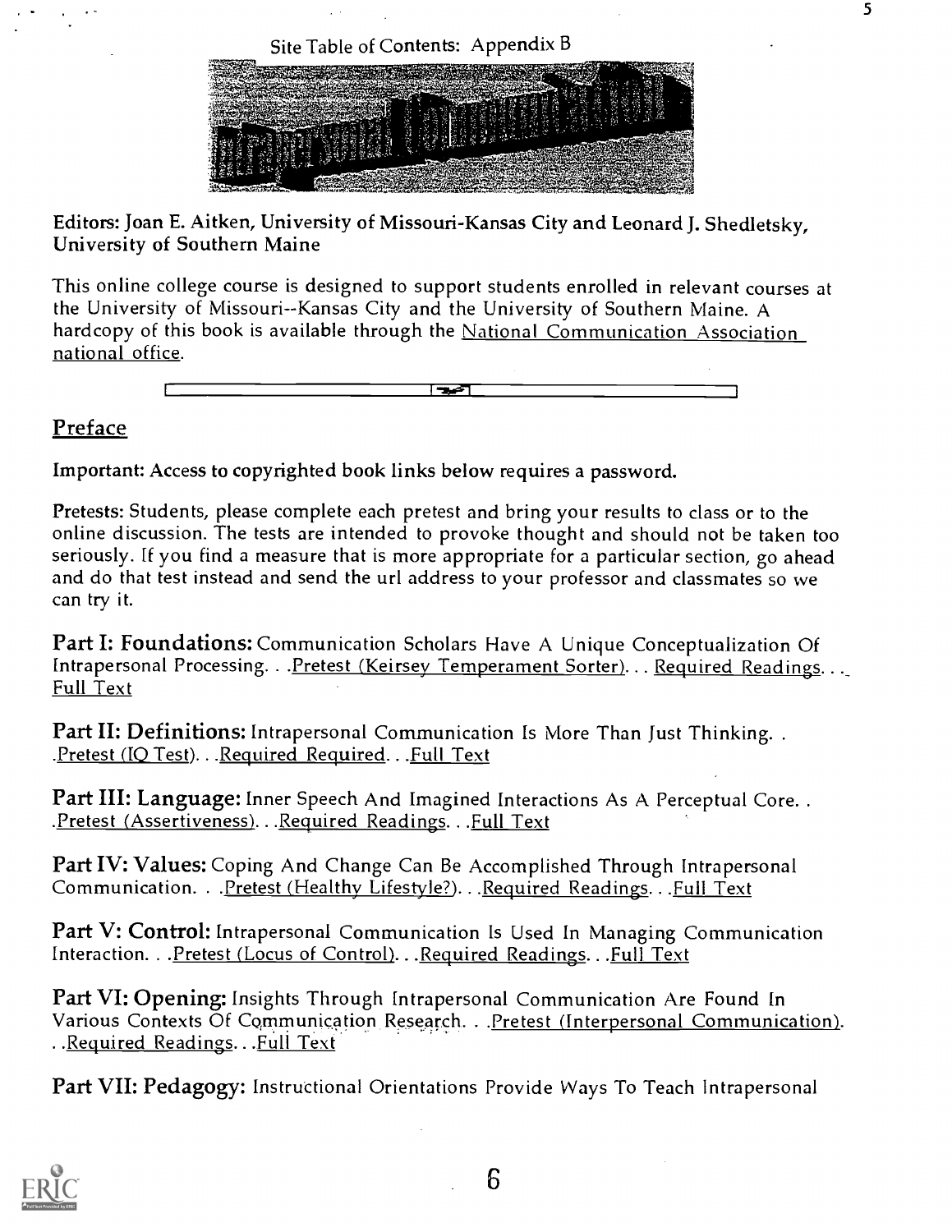Intrapersonal Communication: Attention Deficit Disorder |Dream Analysis | Filled Pause Research (hesitation in speech I Intimate Communication I Journal of Consciousness Studies I Psych Help Links I Student Located Links I

6 .

Free Mailing List: "Great Communicators" gives facts, tips, and internet links about improving communication skills, including information about effective public speaking, intrapersonal communication, interpersonal communication, listening, nonverbal communication, organizational communication, and communication pedagogy.

| Join our mailing list!                                                                                     |          |
|------------------------------------------------------------------------------------------------------------|----------|
| Enter your email address below,<br>then click the 'Join List' button:<br>and the control of the control of |          |
| speechcom subscribe_list<br>All contracts of<br>and the second control of<br>Powered by ListBot            |          |
|                                                                                                            | $\cdots$ |

Communication Resources: Assertive Communication Test | Chat | Communication Links |<br>Communication Consultants | Communicating with Children | Cookies | Computer-Assisted Instruction | Courses Online (Aitken) | Courses in Communication--Online Around the US | Distance Education | Electronic Greeting Cards | Electronic Journal of Communication | Email Dr. Aitken | FAQ About Computers & Courses | Free Web Support | Gender Communication | Home (Aitken) | Interpersonal Communication Test | Intrapersonal | Libraries | Listening | Mailing List (Free) | National Communication Association | Nonverbal Communication | Photo Gallery | PowerPoint | Public Speaker/Public Listener | Psych Help Links I Refereed Articles i Research i Shedletsky, I Speech Archives I Speech Communication Teacher | Sponsors | Teaching Tips | UMissouri-KC Home | UMissouri-KC Faculty | Vita (Aitken, Webmaster) |

Copyright © 1996 and 1998 by. National Communication Association. All rights reserved. Annandale, Virginia. No part of the book, site, or links may be reproduced in any form, by photostat, microform, electronic, retrieval system, downloading, forwarding or any other means, without the prior written permission of the publisher.



## WARWAW WANTYAFR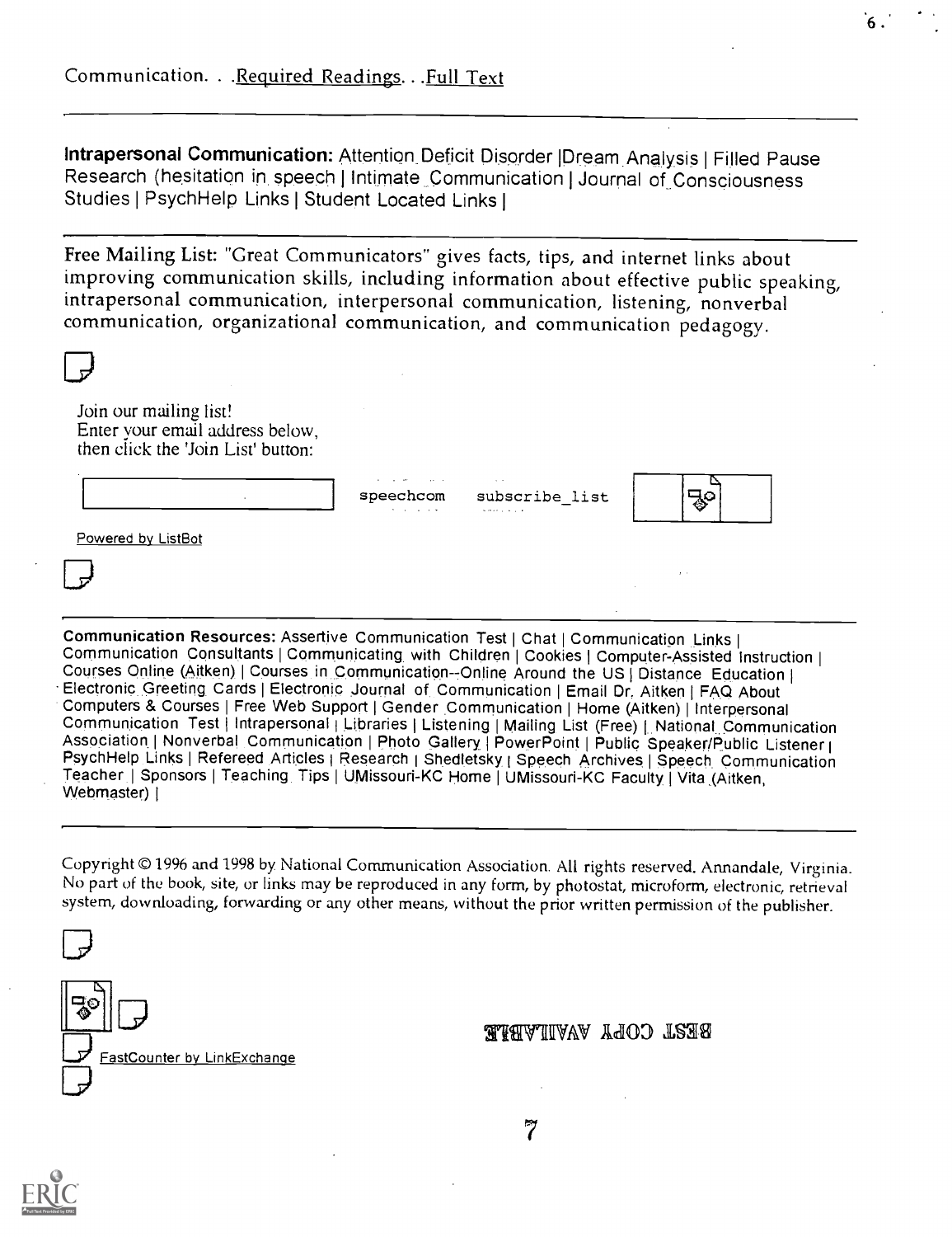http://cctr.umkc.edu/user/Ishei Textbook Contributing Authors: Appendix C

# Our Appreciation to the Intrapersonal Communication Processes Contributing Authors:

John C. Adams, Syracuse University Joan E. Aitken, University of Missouri, Kansas City Terre Allen, California State University Peter A. Andersen, San Diego State University Joe Ayres, Washington State University Tom Baglan, Arkansas State University Judith A. Barnes, San Jose State University Terry R. Barrett, Murray State University David Bashore, College of San Mateo Kari L. Baumgartner, University of Toledo Melissa L. Beall, University of Northern Iowa Julia E. Weikle,Blackwood, Greenbrier Community Service, Inc. Kelly L. Blair, Whitaker Regional Rehabilitation Center Don M. Boileau, George Mason University Kevin Brown, University of Utah Marie Brown, University of Manchester, England Tom Bruneau, Radford University Deborah Brunson, University of North CarolinanWilmington David R. Buller, University of Arizona Kate Butler, Johnson County Community College Lori J. Carrell, University of WisconsinñOshkosh Phillippe Castel, Universite de Bourgogne, France Denise Haunani Cloven, University of WisconsinfiMadison Audra L. Colvert, James Madison University Howard W. Cotrell, Bowling Green State University Lyall Crawford, Weber State University



Page: 1

8

Tuesday, October 27, 1998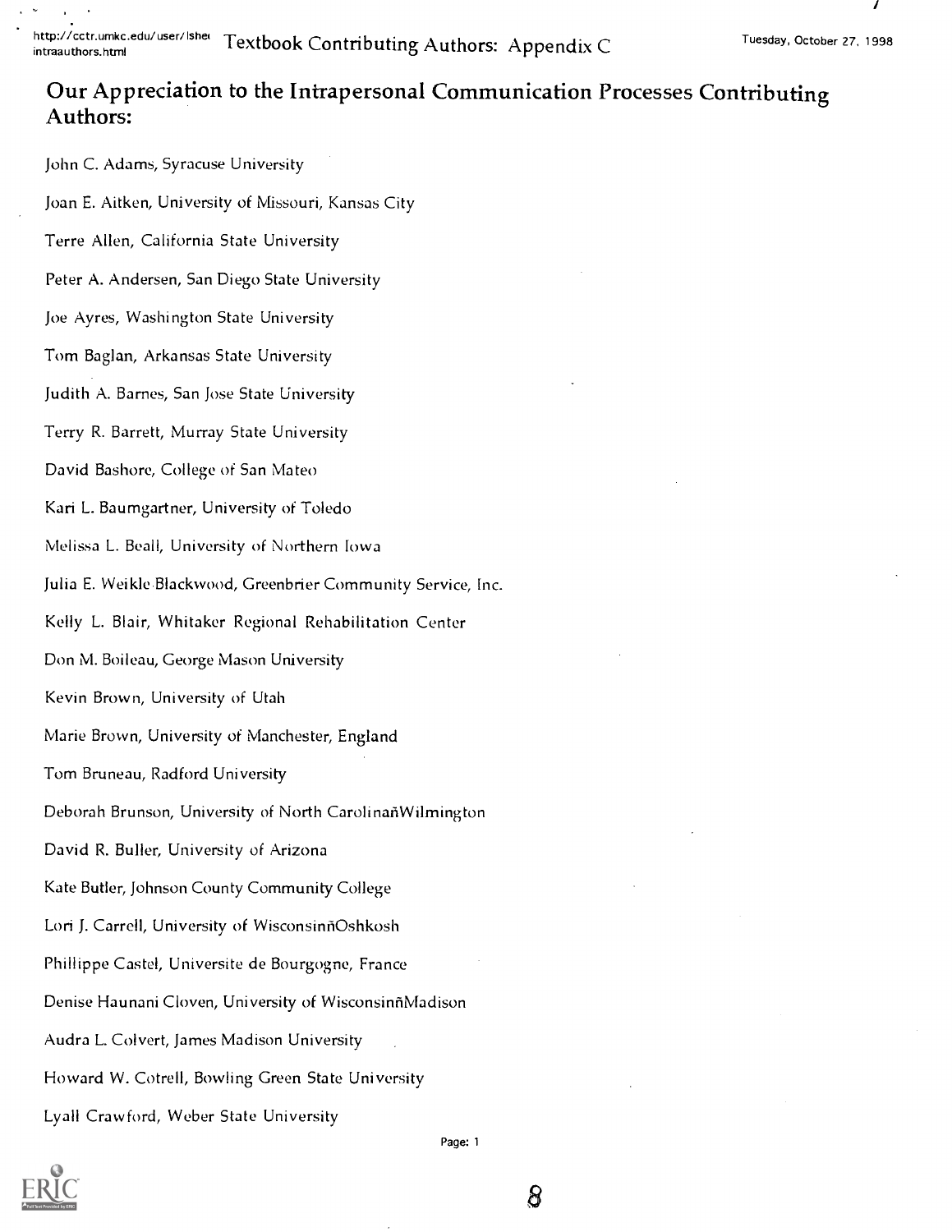8'

# Library & Research Links

## All System University of Missouri-Kansas City Library

http://www.umkc.edu/lib/

Ask ERIC

http:/ /ericinsyr.edu/

Banned Books Online

http://www.cs.cmu.edu/People/spok/banned-books.html

Boston Public Library

http:/ / mbln.lib.ma.us/

Columbia University

http:/ / www.columbia.edu/ cu/ libraries/

Electronic Books & Text Sites

http://www.awa.com/library/omnimedia/links.html

Gopher Resources by Academic Subject

gopher://path.net:8001/

Harvard University

http://www.harvard.edu/museums/

HotBot Internet Search Engine

http:/ / www.Hotbot.com/

Internet Indexes and Search Engines



Page:  $1 \Omega$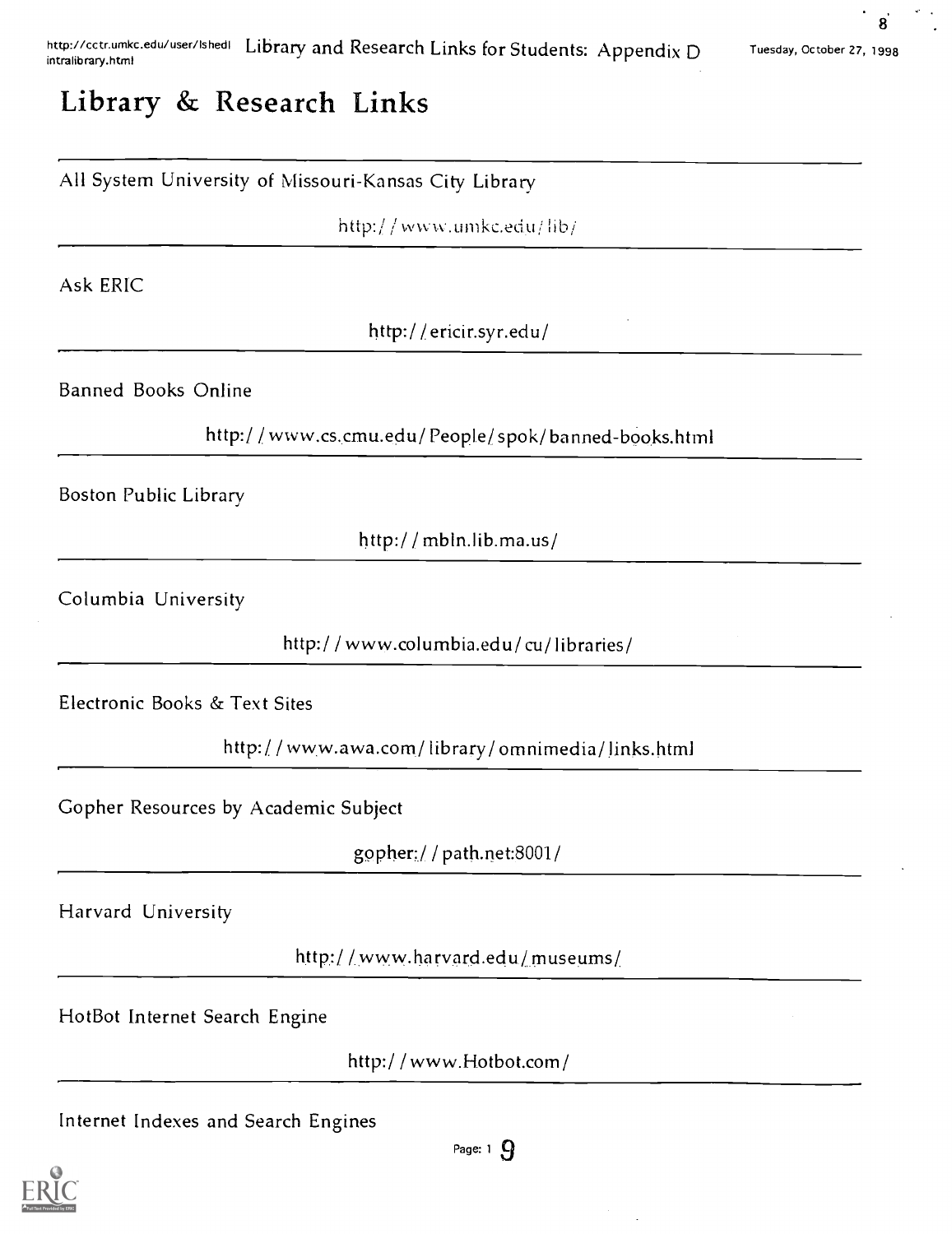7

## http://www.voicenet.com/~bertland/search.html

Internet Public Library

http:/ / www.ipl.org/

Library of Congress

http:/ / lcweb.loc.goy/ homepage/ Ichp.html

Library of Congress Catalogs

http:/ / lcweb.loc.gov/ homepage/ online.html

Research It Search Engine

http:/ / www.iTools.com/ research-it/ research-it.html

Page: 2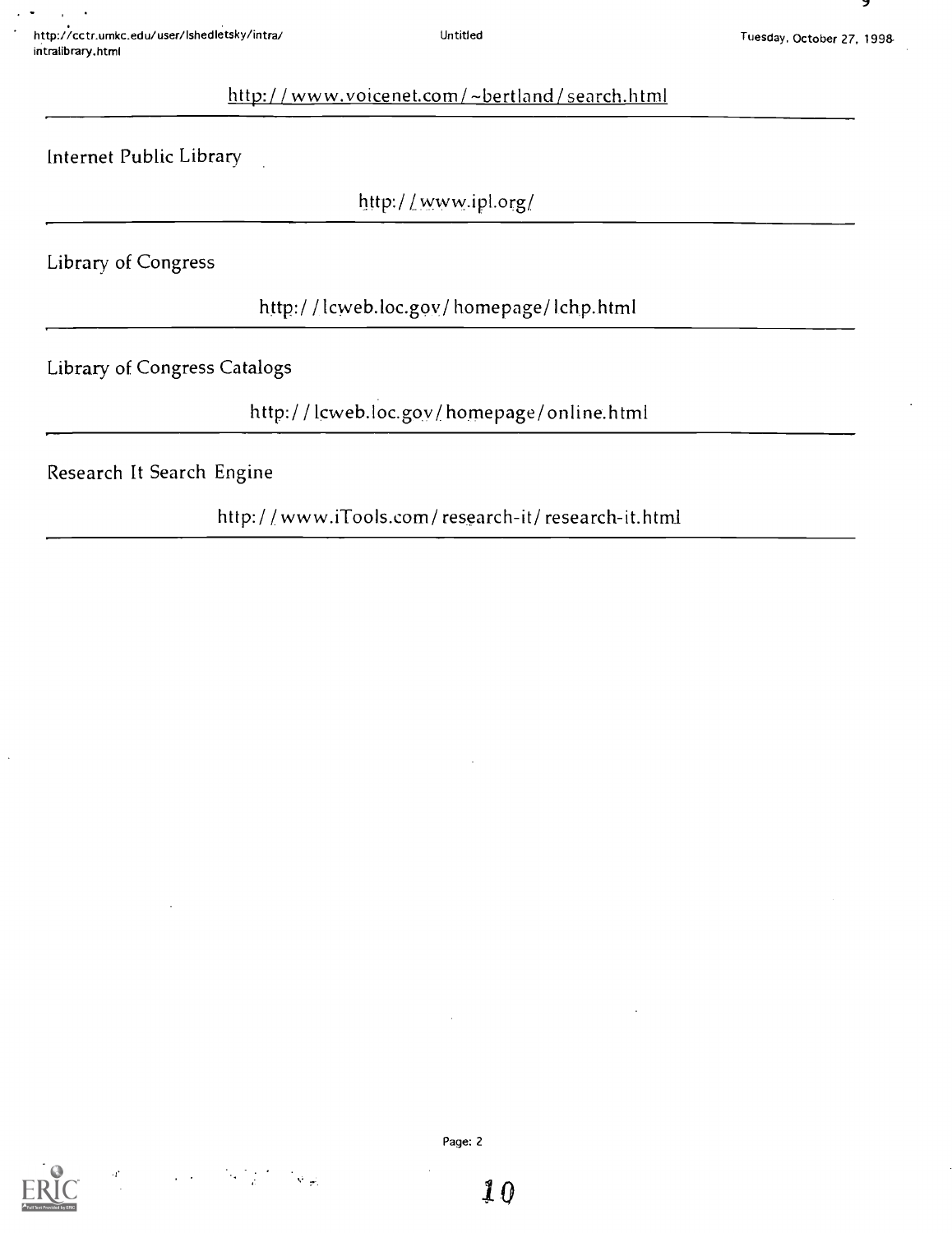# http://www.usm.maine.edu/~com/intrap.htm Course Homepage: Appendix E

.10,



11

ariarvillvav Adob LSES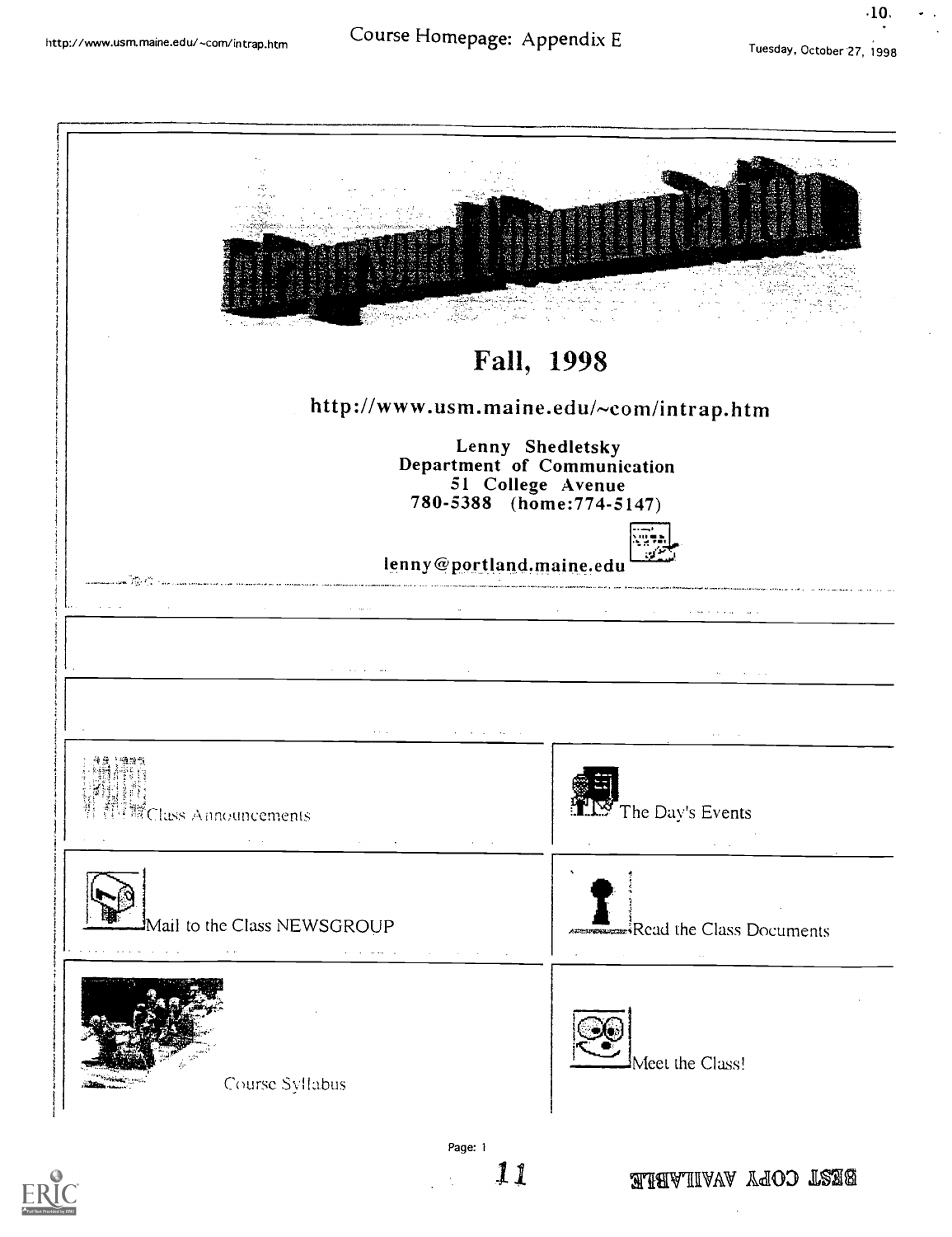http://www:usm.maine.edu/com/intrap.htm

11



Updated: June 16, 1998

## ARCHIVE OF OUR DISCUSSION GROUP

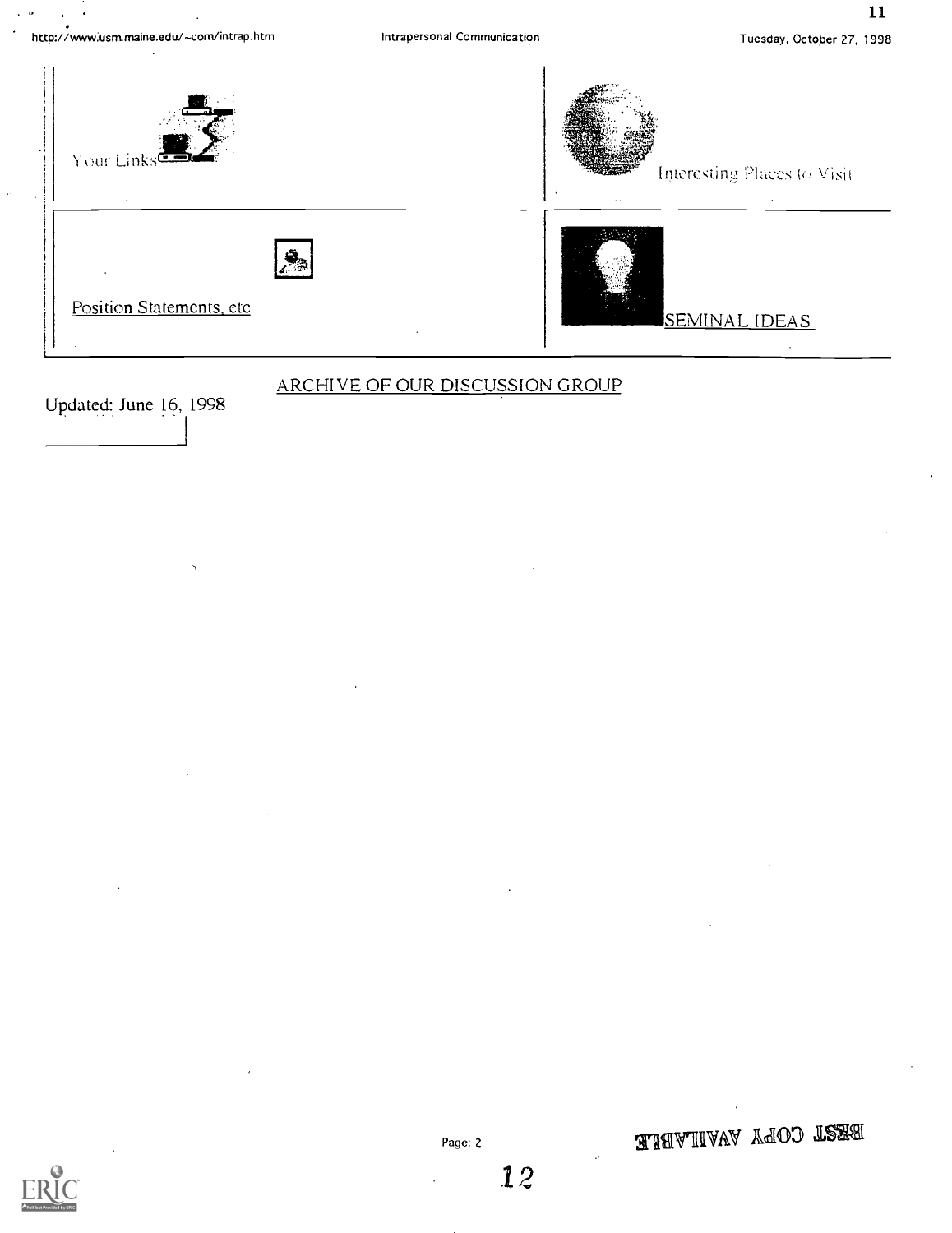# Textbook Preface: Appendix F

# PrefaceIntrapersonal communication is communication with oneself.

Intrapersonal communication includes imagined interactions, mental verbal exchanges with oneself, voice mail to oneself, letters, and more. As a member of the Speech Communication Association's Commission on Intrapersonal Communication Processes and Social Cognition, I have observed several characteristics or assumptions held by many scholars who study or teach intrapersonal communication.

'Focus. Those who study intrapersonal communication may be more open to ideas from other fields of study. Certain scholars who study intrapersonal communication processes teach a variety of courses, and intrapersonal communication processes provide the framework for conceptualizing and studying communication in a variety of contexts.

Separation. The study of intrapersonal communication processes usually happens in conjunction with other contexts. Certain aspects of communication and certain instances, however, are clearly intrapersonal communication. One may find the processes so integrated, however, that the processing cannot be clearly separated from interpersonal, public, or mass communication.

Psychology. Because ours is an interdisciplinary field, most communication scholars find themselves exploring areas that are studied elsewhere; English, sociology, journalism, education, and psychology are examples of closely aligned fields. Although the communication scholar may study some of the same ideas as those of other fields, she or he may bring a unique perspective. Intrapersonal scholars, of course, focus on certain communication aspects. Although most of the authors in this volume are in the field of communication, you also will read the perspective of some scholars from psychology.

Thinking. Some critics say that intrapersonal communication processing is the same as thinking. Thinking is a general term, however, while intrapersonal communication deals with the more specific aspects of how we communicate with ourselves. Intrapersonal communication can include the mental reconstruction of communication, the imaging of future communication, and direct or indirect communication using language that treats the self as both sender and receiver.

Broad-base. The concept of intrapersonal communication is relatively narrow, but it can be used in conjunction with all types communication interactions. Some faculty who focus on intrapersonal communication teach a range of subjects at smaller colleges and universities. For them, intrapersonal communication serves as a way of providing continuity and unification in teaching diverse concepts within the field of communication.

\*Theory. A concern for more theory has been expressed about ail communication studies. Those who study intrapersonal communication processes may use a blend of types of research and scholarly traditions. The Commission of Intrapersonal Communication Processes and Social Cognition is a relatively new area of theoretical development. Intrapersonal communication scholars contribute a unique perspective to the field. As we continue our theory building, intrapersonal communication processing continues to

 $\mathcal{E} \in \mathbb{Z}^n$ The Constant of Constant

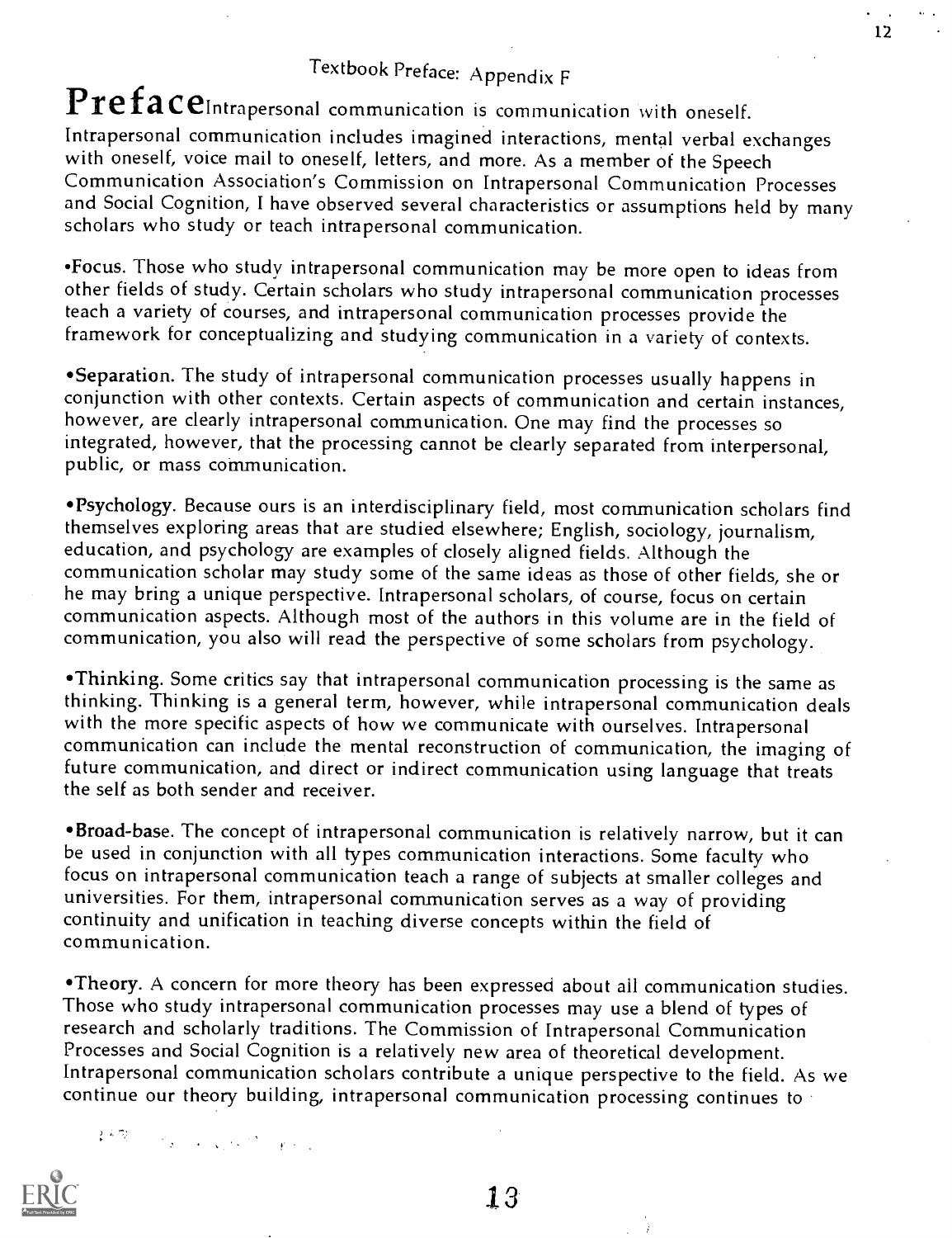become a viable area of study within our field.

Definition. Although some scholars cannot agree on a definition of intrapersonal communication processing, the same problem exists among scholars who try to define communication. Probably no scholars better understand the challenges created by individual perceptions than do those studying intrapersonal communication processes. Several articles in this book should help define the concept of intrapersonal communication processes.

•Inner-speech. Inner-speech is a specific kind of intrapersonal communication; inner-speech is when one uses direct language to "talk" to oneself. Those who question the existence of inner-speech may have poorly developed skills and thus are unable to understand the concept. Because of social taboos associated with inner speech or talking to oneself, people seldom discuss inner speech. The improvement of inner-speech skill competency should be an objective of all effective communicators.

'Instructional Value. Intrapersonal communication competency can be taught. This volume includes examples of instructional techniques which can be used in the classroom.

This book of readings contains current trends of research and conceptual developments in the study of intrapersonal communication processes. An outgrowth of the Speech Communication Association's (SCA) Commission on Intrapersonal Communication Processes and Social Cognition, the Speech Communication Association has endorsed this publication. The reader assumes the need for a free exchange of ideas about intrapersonal communication. Thus, this book represents one way to increase the dialogue among intrapersonal communication scholars, teachers, and students.

In addition to supporting the work of the Speech Communication Association Commission on Intrapersonal Communication Processes and Social Cognition, this publication was created to: (a) increase the audience for current research in intrapersonal communication processes, (b) focus Speech Communication Association interest and commitment to scholarship and instruction in the field of intrapersonal communication studies, (c) increase publications about intrapersonal communication studies, and (d) pave the way for inclusion of more intrapersonal instruction in textbooks and other scholarly books.

Accepted articles include original works, top paper convention awards from the Speech Communication Association Commission on Intrapersonal Communication Processes and Social Cognition and other conferences, and reprints from selected journals. The approach helps formulate a body of work related to intrapersonal communication processes. The first set of criteria for article selection was that each article: (a) focus on intrapersonal communication processing, (b) discuss another communication area within the context of intrapersonal communication processing, or (c) provide work relevant to the study or instruction of intrapersonal processing. The second set of criteria for selection was scholarship that focused on providing new or developing ideas, new research, clarification to prior lines of research, instructional ideas, or new perspectives to the study of intrapersonal communication. The third set of criteria was that the essay fit one of the

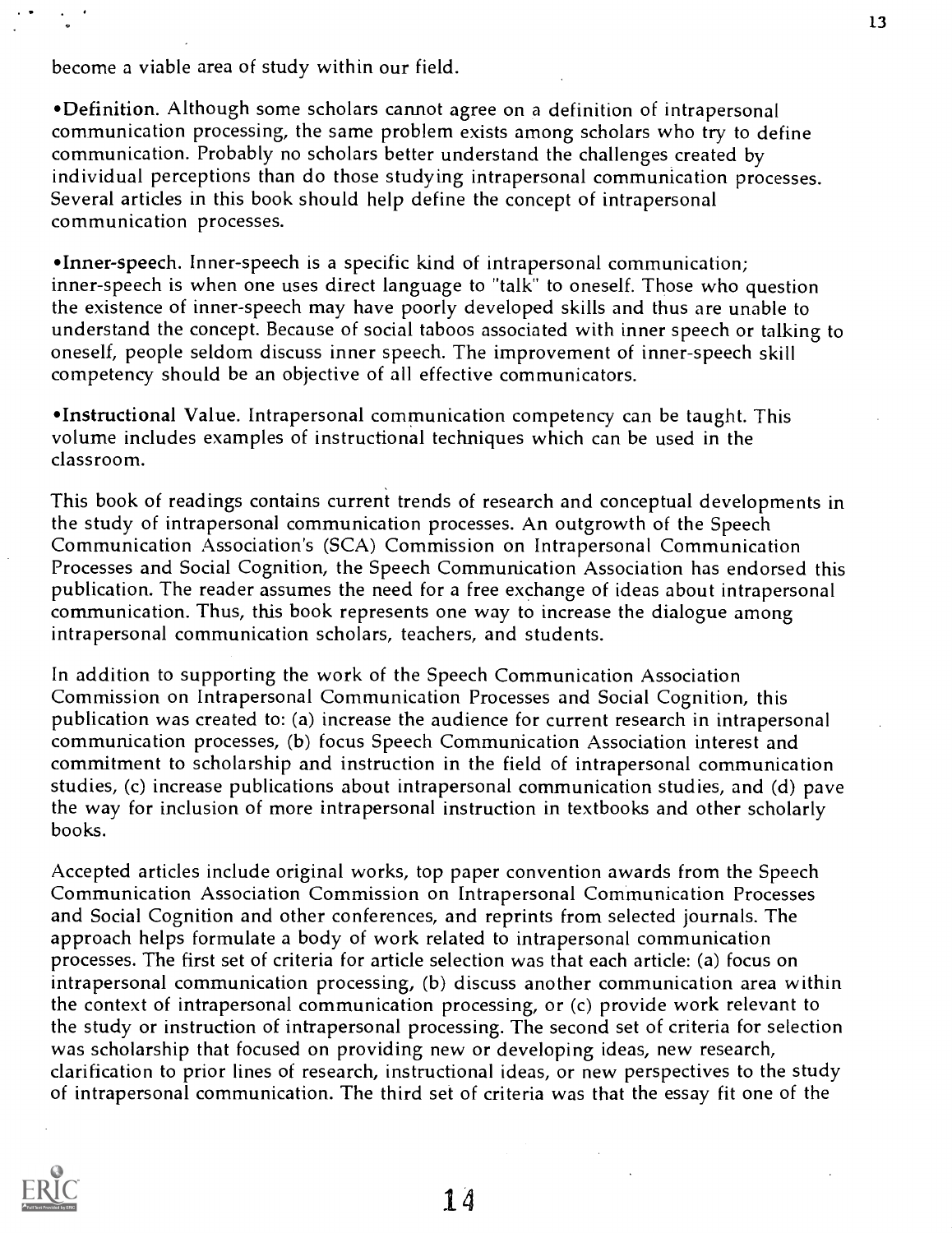three styles of presentation listed below.

•Full length articles include theoretical foundations, survey of literature of specific areas of<br>study within the field, areas outside of intrapersonal communication which are related to intrapersonal communication processing, model construction, and specific research projects. A variety of methodologies, points of view, and topic areas were encouraged.

Short essays contain information about specific topics within the study of intrapersonal communication. Short essays are designed to give an overview to a particular topic, prompt thought and discussion, explain key assumptions and findings about a particular line of research, or propose needed directions in research.

\*Instructional perspectives are generally brief activities designed for use in the undergraduate or graduate classroom. These articles give meaning to the study of intrapersonal communication and social cognition.

I believe that we can create a significant area of communication research and instruction if we provide an open forum of ideas from both established and new thinkers in our area of emphasis. Thus, while some articles were invited, most were obtained through open submissions. Articles that failed to fit the objectives of the book or lacked adequate quality for the reader were rejected. There is a wide range of authors-from leaders in our field to students—and all are presented with equal potential for validity. I also believe there is an exigency to allow those scholars who normally explore other areas of communication<br>studies to examine their area of emphasis from an intrapersonal processing perspective. Such a varied approach gives us an opportunity to challenge each other through an eclectic collection of essays which contain instructional, theoretical, and empirical approaches to the study of intrapersonal communication.

The reader should be warned that some of my editorial changes altered previously published and directly quoted material. The changes were made to improve style consistency between authors and to avoid perpetuating the use of certain gender-biased language.

I express my gratitude to Leonard Shedletsky of the University of Southern Maine who assisted in the final editing stages, including the formidable task of proofing the manuscript. Dr. Shedletsky's eye for detail is amazing. More importantly, he wrote the analyses at the end of articles ("Response from Leonard Shedletsky"). These responses are designed to provoke thought and discussion. I think you will find Dr. Shedletsky's comments interesting. Here is what Dr. Shedletsky says about his responses:

"My brief critiques are intended to elicit reaction; they are to take a position on the piece, to help to clarify the piece, and to raise questions about the piece in such a way as to encourage discussion. Often I neglect to say how much I like and learn from the article; instead, I move right on to questioning it. So, please do not confuse my critique or done than others, but my intention in these short commentaries is to raise questions that will lead to discussion and clarification, not to judge the article."



 $15\,$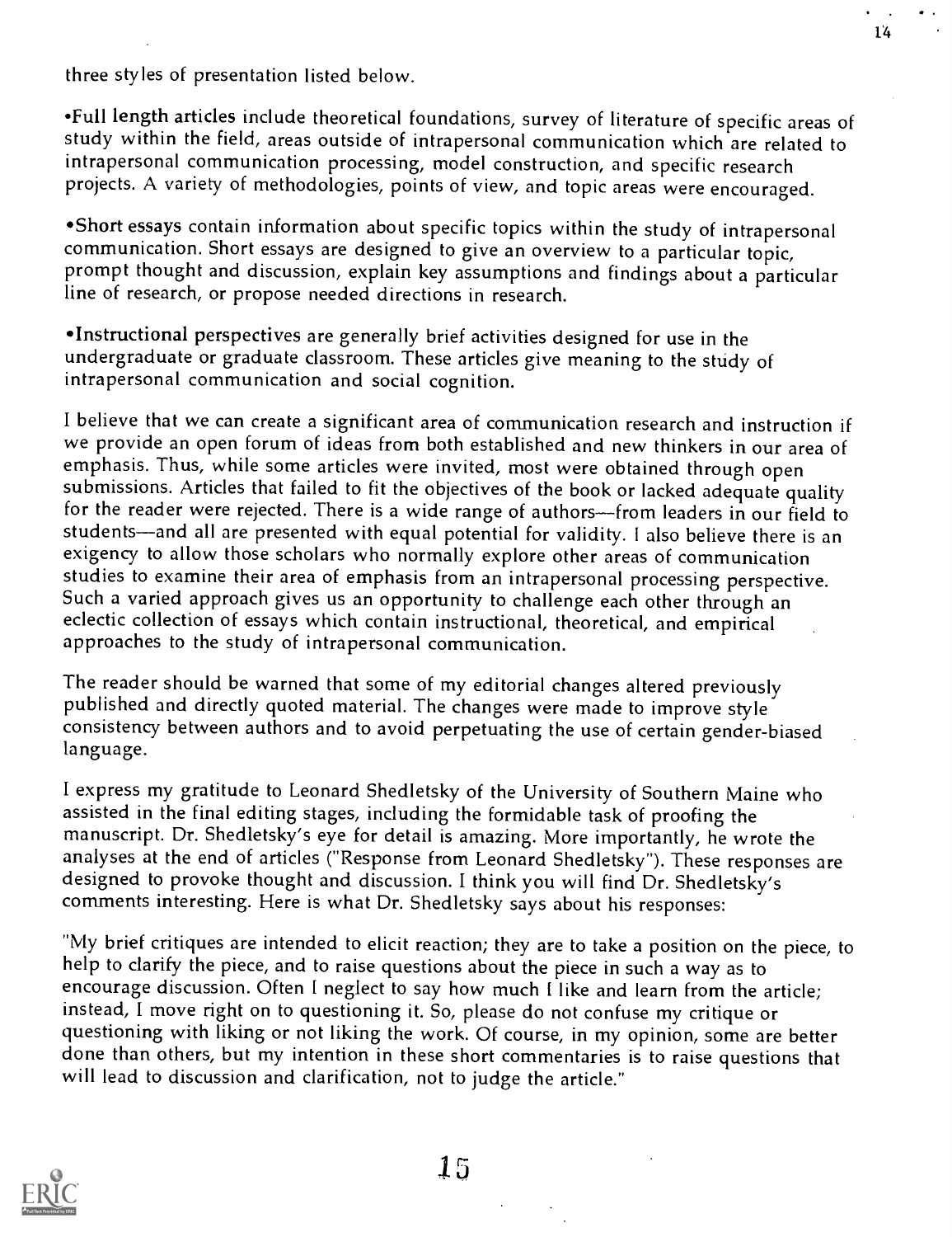## Acknowledgments

Not only do I appreciate the extensive help from Leonard J. Shedletsky, but I value the efforts of other colleagues on behalf of this project. Rodger D. Palmer of the University of Missouri-Kansas City provided continuous computer assistance. Caroline Price of Midnight Oil Media, Inc. and Hayden—McNeil Publishing, Inc. made the publication happen. Roy Berko of the Speech Communication Association National Office guided the process. Gus Friedrich of the University of Oklahoma, who is the Series Editor for the Speech Communication Association, supervised the blind review process which enabled Speech Communication Association co-publication. And finally, this book exists because of the encouragement and help of the SCA Intrapersonal Communication Processes and Social Cognition Commission members, particularly Frank E. X. Dance of the University of Denver, Charles Roberts of East Tennessee University, and Richard L. Weaver III of Bowling Green State University. I thank them all.

Joan E. Aitken, Editor, University of Missouri-Kansas City

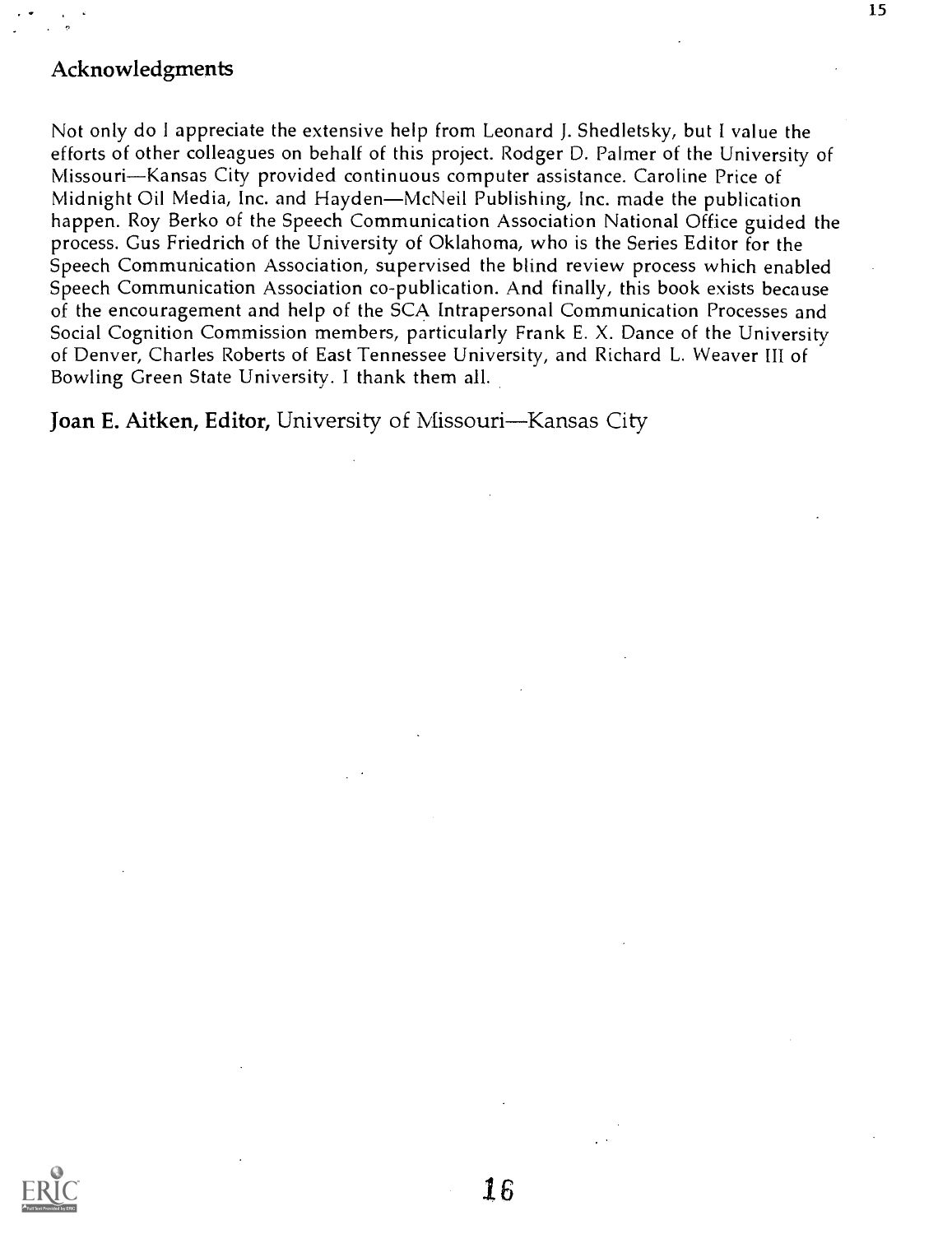# Part I: Foundations

# Large file: Patience please

This first section contains articles that demonstrate the unique conceptualizations scholars have about intrapersonal processing. It seems useful to begin by discussing some of the controversies in this field of study. You will find topics at the core of this growing area of scholarship.

Where Do We Locate 'Intrapersonal Communication' Within The Cognitive Domain? (Leonard J. Shedletsky)

Gender-based Differences in lntrapersonal Communication (Kari L. Baumgartner)

Intrapersonal Perception and Epistemic Rhetoric: Playing Ball with the Neglected Umpire (Scott D. Johnson and Russell F. Proctor II)

# Where Do We Locate 'intrapersonal communication' within the Cognitive Domain?

# Leonard J. Shedletsky

About the Author: Leonard J. Shedletsky is on the faculty of the Department of Communication, The University of Southern Maine, 51 College Avenue, Gorham, Maine 04038. An earlier draft of this article was presented at the Scholars' Views, Western States Communication Association, Phoenix, Arizona, 1991.

Abstract: In this article, Dr. Shedletsky defines intrapersonal communication. He discusses the relationship of sensation and perception in advocating a cognitively-based definition. He ties the study of communication to the notion of meaning.

# Perspective:

1. Does this article give you insights into the points of view expressed in Dr. Shedletsky's responses at the end of articles in this book?

2. What is meaning and how does it work in intrapersonal communication?

- 3. What sorts of cognitive operations are involved in the act of communication?
- 4. How do you define intrapersonal communication? Explain and defend your definition.

If we fully appreciate the role of the imaginative aspects of reason, we will give them full value, investigate them more thoroughly, and provide better education in using them. Our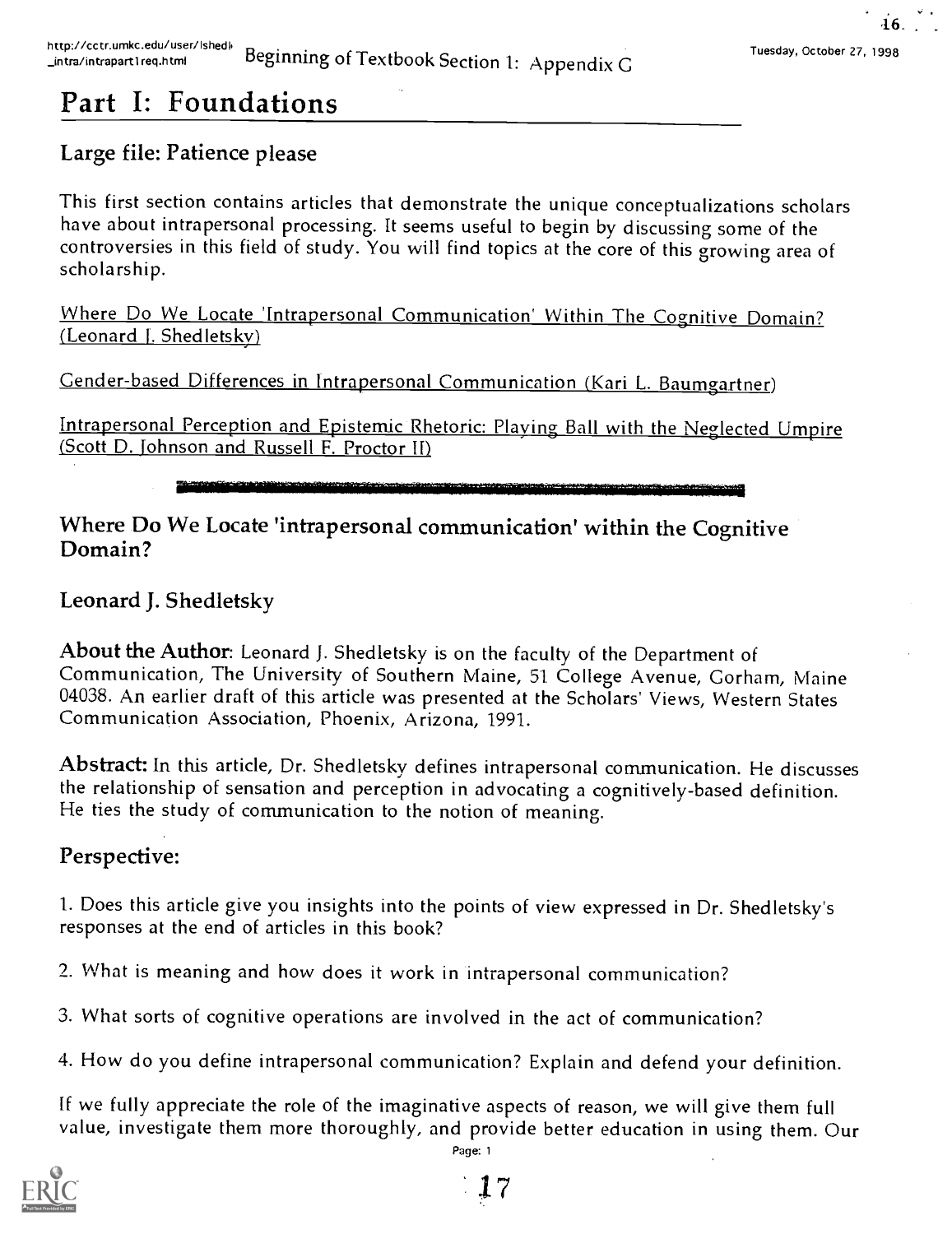17

ideas about what people can learn and should be learning, as well as what they should be doing with what they learn, depend on our concept of learning itself. It is important that we have discovered that learning for the most part is neither rote learning nor the learning of mechanical procedures. It is important that we have discovered that rational thought goes well beyond the literal and the mechanical. It is important because our ideas about how human minds should be employed depend on our ideas of what a human mind is. (Lakoff, 1987)

Intrapersonal communication is about communication at the level of the individual. Some would define this level of communication as communication with one's self (Barker & Edwards, 1980; Weaver & Cotrell, 1985). While there is a sense in which such a definition is true, it is also misleading and not specific enough to be useful. It suggests that we are talking to our selves, as if we are both sender and receiver. But when would we say we are talking to our self and when would we say we are thinking about something? These do not seem to be the same thing. Is one intended to be intrapersonal communication and the other not? Such a definition suggests that the number of people involved is somehow critical but the number of selves is not, nor is the nature of self. Such a definition does little to differentiate between the individual and the self. Such a definition says something about the structure of the event, but tells us nothing about the nature of the event, the processes underlying the event. In this essay, I will offer a definition of 'intrapersonal communication' that is based in the cognitive processes that underlie intrapersonal communication; in that way I will attempt to locate intrapersonal communication1 within the cognitive domain. I hope you will bear with me, because I will take a giant step backward and several hops, skips and jumps to the side before I gather in the oomph to take a baby step forward.

Robert Fulghum (1989) got me wondering about what school is all about. He is the author of the best seller in which he proclaims that all he really needed to know he learned in kindergarten. He says he learned ideas like: put things away where you found them and don't hit people. At first, what he had to say sounded right to me, but it led me to wonder about what I learned after kindergarten. (To be honest, all I remember learning in kindergarten was how to zip up my jacket, or was that first grade?) Perhaps because I value speculation so much, it occurred to me that everything I needed to ponder engaged my mind during junior high school years. During those years, I took to peering through my microscope at creatures found in a drop of water. What gripped my imagination then was the response of a microscopic organism to the stuff of its environment. It seemed to me that even one cell paramecia bump into objects and adjust their trajectory; they seem to go around obstacles. In some way these simple organisms react to stimuli.2 This image of a one cell organism colliding with a speck and seeming to respond to it set in motion for me a curiosity about how living things negotiate their way about. I believe that some of the questions that struck me then are still the questions that motivate my interests in communication today.

What does my microscopic microcosm hold for one interested in communication? Picture, if you will, the image of a paramecium bumping into an obstruction. Further, picture the paramecium working its way around the obstruction. What can we say of this contact? Is this communication? If not, why not? What is missing? In essence, the question that is raised here is this: Is communicative behavior a special case of behavior, or is all behavior communication? For instance, are there. particular internal, cognitive behaviors that are

Page: 2

 $18$ HAJIIAVA YAOO TEEKA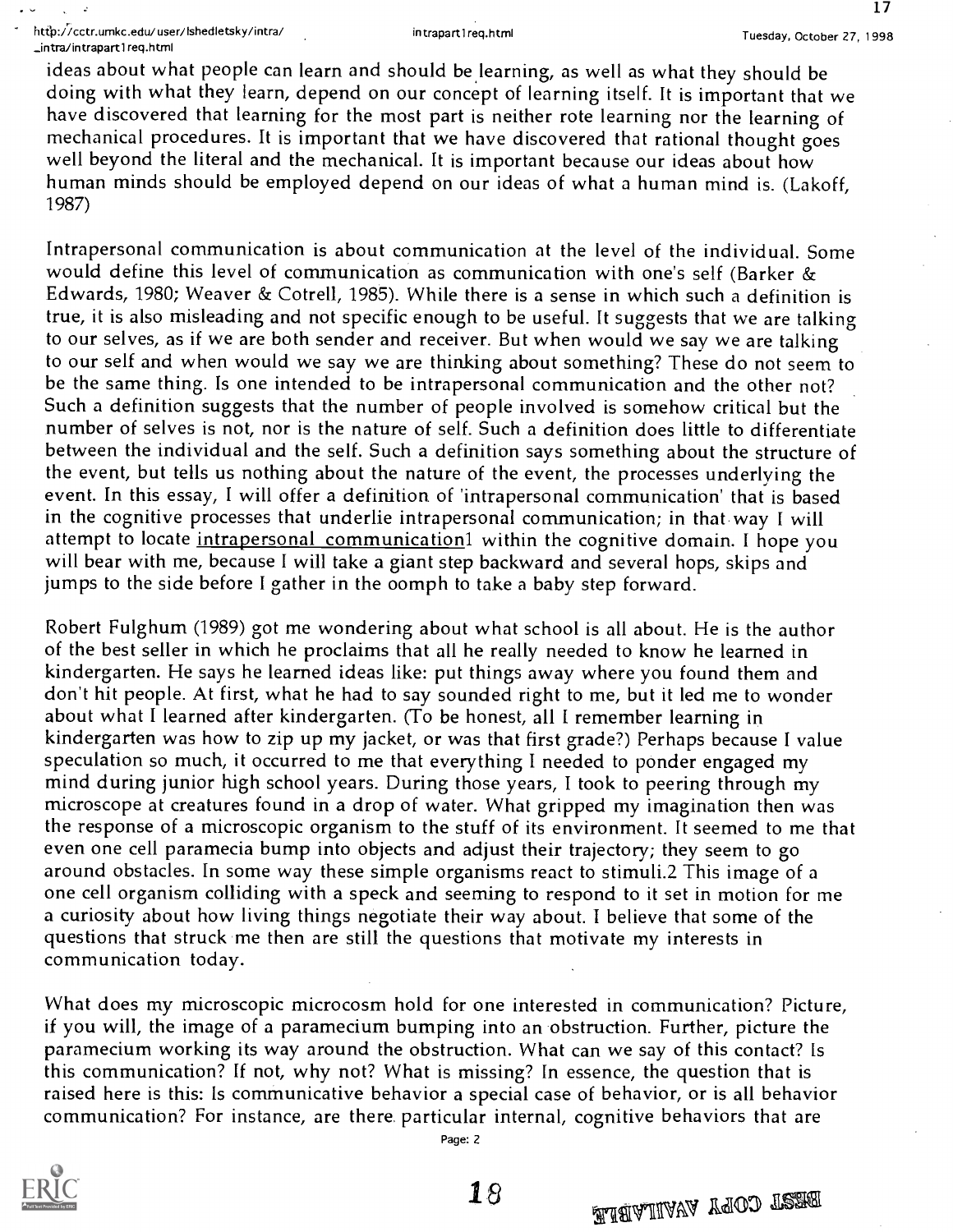18

criterial to communication? Recently, Motley (1990) argued that not all behavior is communicative behavior and therefore that the Watzlawick, Beavin, and Jackson (1967) axiom that one cannot not communicate is false. In this article, I agree with Motley's rejection of the Watzlawick, Beavin, and Jackson axiom, but for different reasons.

I will argue that the paramecium responding to the obstruction is not performing an act of communication, but it makes for behavior that is easily mistaken for communication, since, from the human perspective, at least from the Western human cultural perspective, we conceptualize this behavior as avoidance (see end note 2). It is worth noting that here, as elsewhere, the way we decide whether or not communication is occurring is not simply by reference to the outward behavior, but rather by the inward, cognitive behavior. That is to say, the concept avoidance suggests an act as opposed to a behavior, it suggests a plan (Miller, Galanter, & Pribram, 1960). When we avoid something we act on a mental model of the situation. Such a cognitive reference is, of course, exactly what is required by the widely held view that intention is a criterial feature of communication.

The paramecium example, however, takes us headlong into the world of sensory psychology and not communication. Sensory psychology, where organisms and parts of organisms respond to the stimuli of their environment, is similar to a widespread concept<br>of communication in that it is concerned with the transformation of energy into codes<br>which deliver information to the organism (Se psychology is involved with how the organism gains information from its environment, and roughly speaking that is what communication is about. But "roughly" needs to be smoothed out a bit, because sensory psychology and "communication" are not the same thing.

The study of sensation is concerned with the ways in which stimuli provide information, such as sound, vision, touch, temperature, movement, and smell. More specifically, sensation is about such variables as pitch and loudness, color, pressure, force, adaptation, intensity, acceleration, speed, location, size, weight, electrical change, sensitivity, threshold, discrimination, noticeable difference, acuity, and masking. It takes a close look at the relationship between the physical environment and the physiology of the organism. It is concerned with the physics of stimuli and the cellular and organ structure of the organism.

It is not clear just where sensation ends and perception begins. In fact, William James begins the second volume of his The Principles of Psychology with this: "Perception always involves Sensation as a portion of itself; and Sensation in turn never takes place in adult 'life without Perception also being there. They are therefore names for different cognitive functions, not for different sorts of mental fact" (p. 1, Vol. II).

At the same time, let us keep in mind that most theories of human communication are cognitively based. That is, theories of communication are concerned with perception, with how the mind assigns meaning. They are concerned with how we gain information about the environment, what that information is, and how we respond to it. If we are to sharpen communication theory, we need to examine closely its semantic and cognitive roots. We need to take a close look at the pervasive idea within communication theory that communication is an active rather than passive process. The idea that communication is an active process, by which reality is constructed, clearly has its roots in theories of perception.



 $\omega_{\rm eff}$  ,  $\omega_{\rm eff}$ 

Page: 3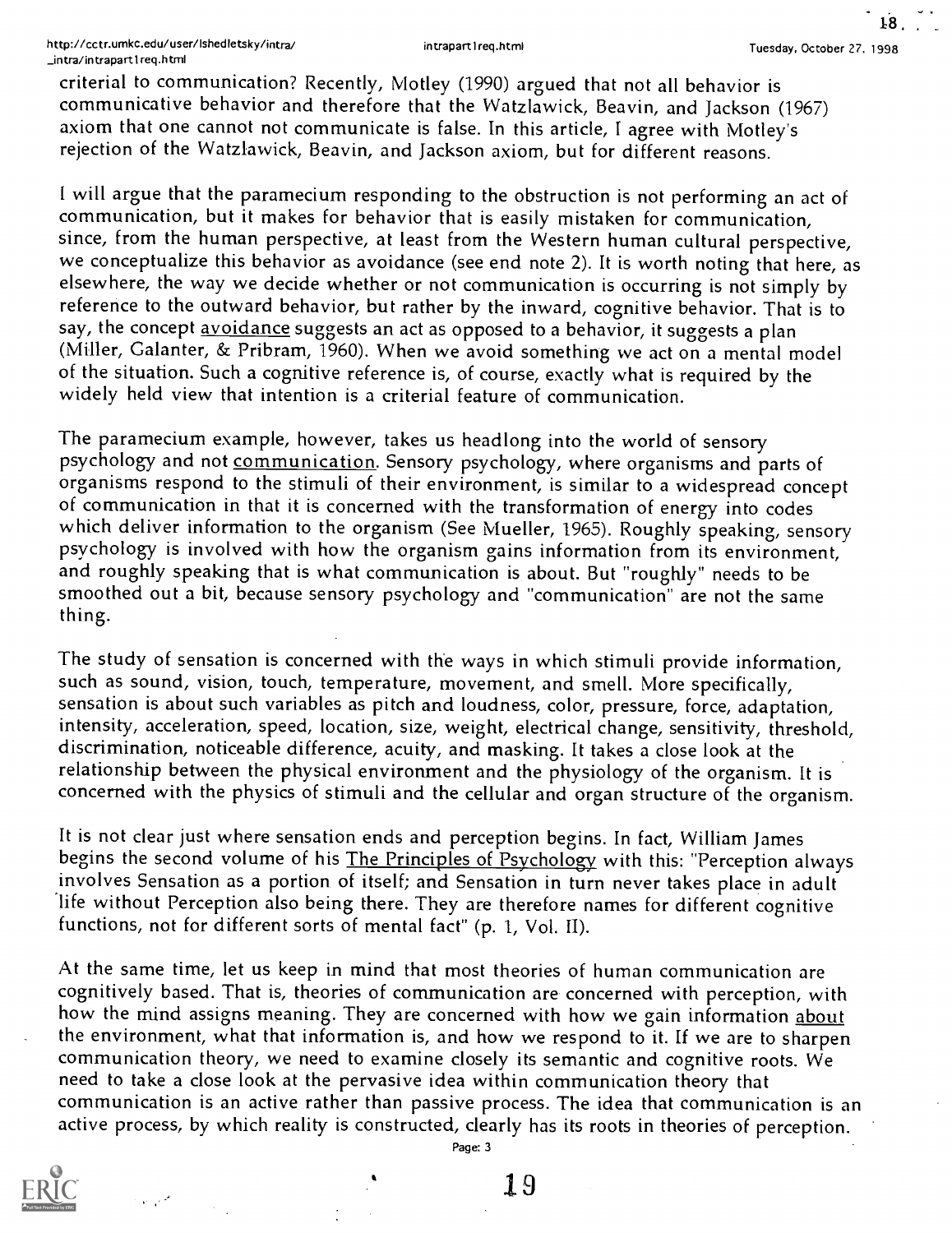## Discussion Questions

I. What is 'intrapersonal communication' as it relates to computer use?

2. Turkle called "the second self," representing a manifestation of the ultimate vehicle for communicating with ones self. In what ways can the computer facilitate intrapersonal communication?

3. How can individuals focus on the computer for such long periods of time?

4. What is the attraction of email?

5. Why is a MOO so involving that two people who are sitting next to each other will actually communicate via computer instead of speaking aloud?

6. What is the relationship between intrapersonal communication and Internet activities?

7. What is the nature of interactivity online?

#### References

Bromley, H. (Spring, 1998). How to tell if you really need the latest technology. Thought & Action: The NEA Higher Education Journal, 14(1), 21-28.

Gardiner, L. F. (Spring, 1998). Why we must change: The research evidence. Thought & Action: The NEA Higher Education Journal, 14 (1), 71-88.

Harnad, S. (1995). Interactive Cognition: Exploring the potential of electronic quote/ commenting. In: B. Gorayska & J. L. Mey (Eds.) Cognitive Technology: In search of a humane interface, 397-414.

Martin, G. (1997). Getting Personal through Impersonal Means: Using Electronic Mail to Gain Insight Into Student Teachers' Perceptions. Research and Reflection, 3 (1). (see at: <http:/ / www.gonzaga.edu/ rr/ v3n1 / martin.html>)

Neal, E. (1998, June 19). Using technology in teaching: We need to exercise healthy skepticism. The Chronicle of Higher Education , B4-B5.

Noble, D. (Spring, 1998). Selling academe to the technology industry. Thought  $&$ Action: The NEA Higher Education Journal, 14 (1), 29-40.

Oppenheimer, T. (1997, July). The Computer Delusion. The Atlantic Monthly. 280 (1). (see at:  $\langle$ http://www.theatlantic.com/issues/97jul/computer.htm> http:/ /www.theatlantic.com/ issues/ 97jul/ computer.).

Sclove, R. (Spring, 1998). Richard Sclove: The democratic uses of technology. Thought & Action: The NEA Higher Education Journal, 14 (1), 9-18.

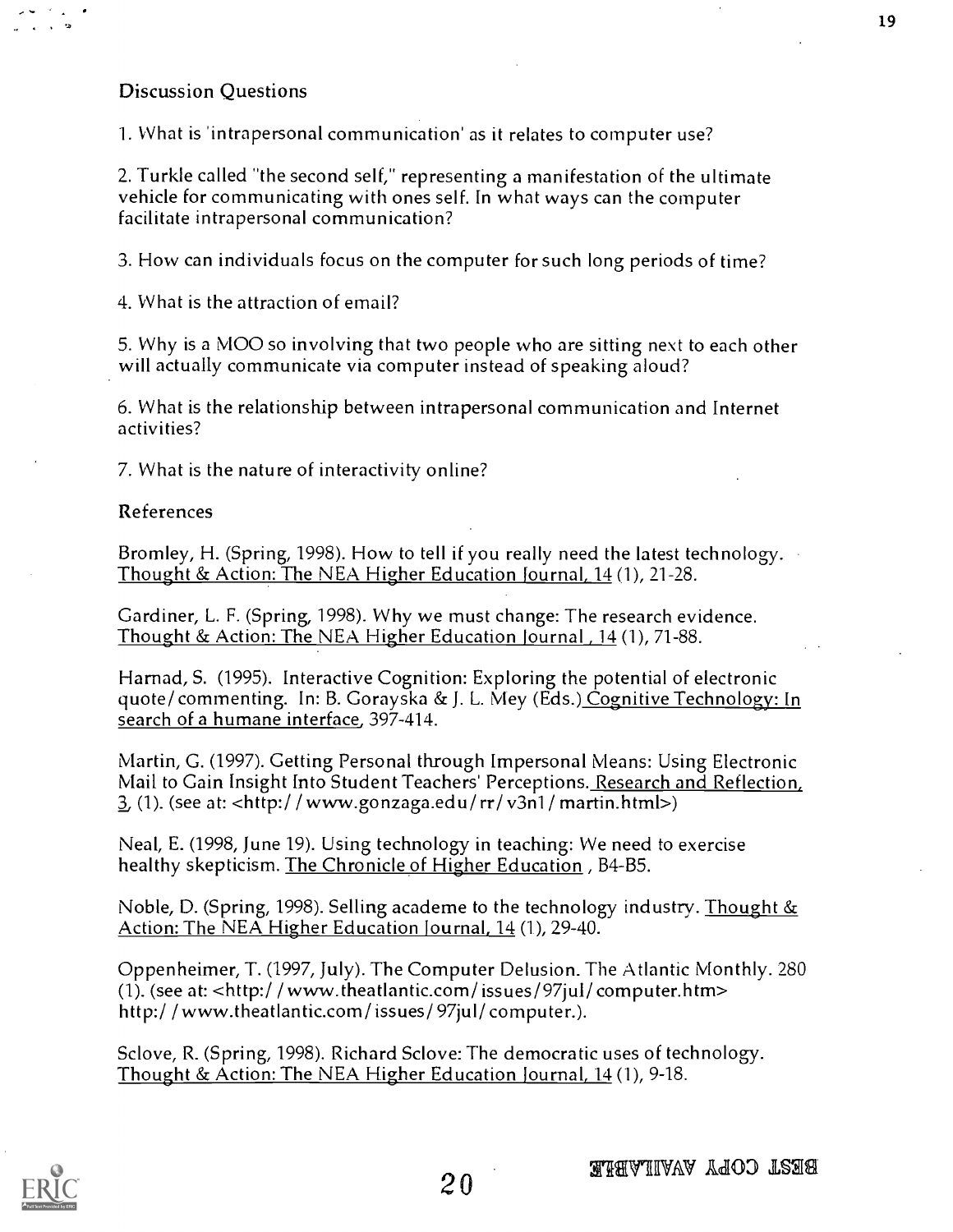Shedletsky, L. J. (1993). Minding computer-mediated communication: CMC as experiential learning. <u>Educational Technology, 33</u> (12), 5-10.

 $\mathcal{L}_{\mathcal{A}}$ 

Van Dusen, G. (Spring, 1998). Technology: Higher education's magic bullet. Thought & Action: The NEA Higher Education Journal, 14(1), 59-67.